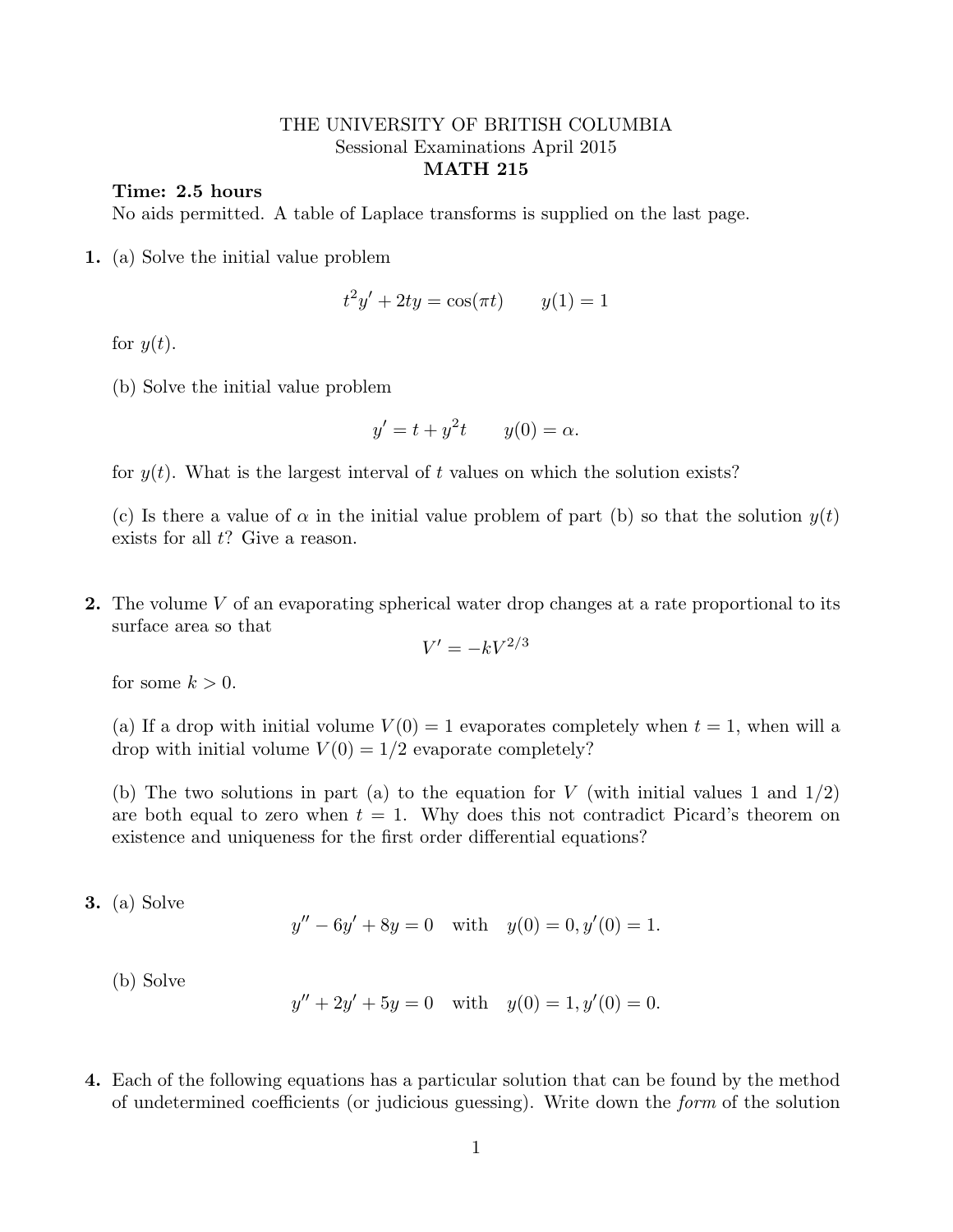in each case. (You do not have to actually find the solutions.) Equations (d), (e) and (f) can be solved either by guessing a real form, or by guessing the solution to a related complex equation and then taking the real part. You may give either guess.

- (a)  $y'' 6y' + 8y = 1$ (b)  $y'' - 6y' + 8y = e^t$ (c)  $y'' - 6y' + 8y = e^{2t}$ (d)  $y'' + 2y' + 5y = t^2 \cos(2t)$ (e)  $y'' + 2y' + 5y = t^2 e^t \cos(2t)$ (f)  $y'' + 2y' + 5y = cos<sup>2</sup>(t)$
- 5. The equation

$$
x'' + 4x = \alpha \delta(t - t_0) \quad \text{with} \quad x(0) = 0, x'(0) = 2
$$

models a frictionless mass-spring system that is hit with a hammer at time  $t = 0$  and again at  $t = t_0$ .

- (a) Find the Laplace tranform  $X(s)$  of  $x(t)$ .
- (b) Invert the Lapace transform to determine  $x(t)$ .
- (c) Find values of  $\alpha$  and  $t_0$  so that the mass is stationary after time  $t_0$ .
- 6. (a) Find two independent real solutions to the linear homogeneous system

$$
\mathbf{x}' = \begin{bmatrix} 1 & -1 \\ 1 & 1 \end{bmatrix} \mathbf{x}
$$

(b) Solve the initial value problem

$$
\mathbf{x}' = \begin{bmatrix} 1 & -1 \\ 1 & 1 \end{bmatrix} \mathbf{x} + \begin{bmatrix} 1 \\ 1 \end{bmatrix}, \qquad \mathbf{x}(0) = \begin{bmatrix} 0 \\ 1 \end{bmatrix}.
$$

7. Suppose the populations  $x(t)$  and  $y(t)$  of two competing species can be modeled by the autonomous system

$$
x' = (4 - x - y)x
$$

$$
y' = (6 - x - 2y)y
$$